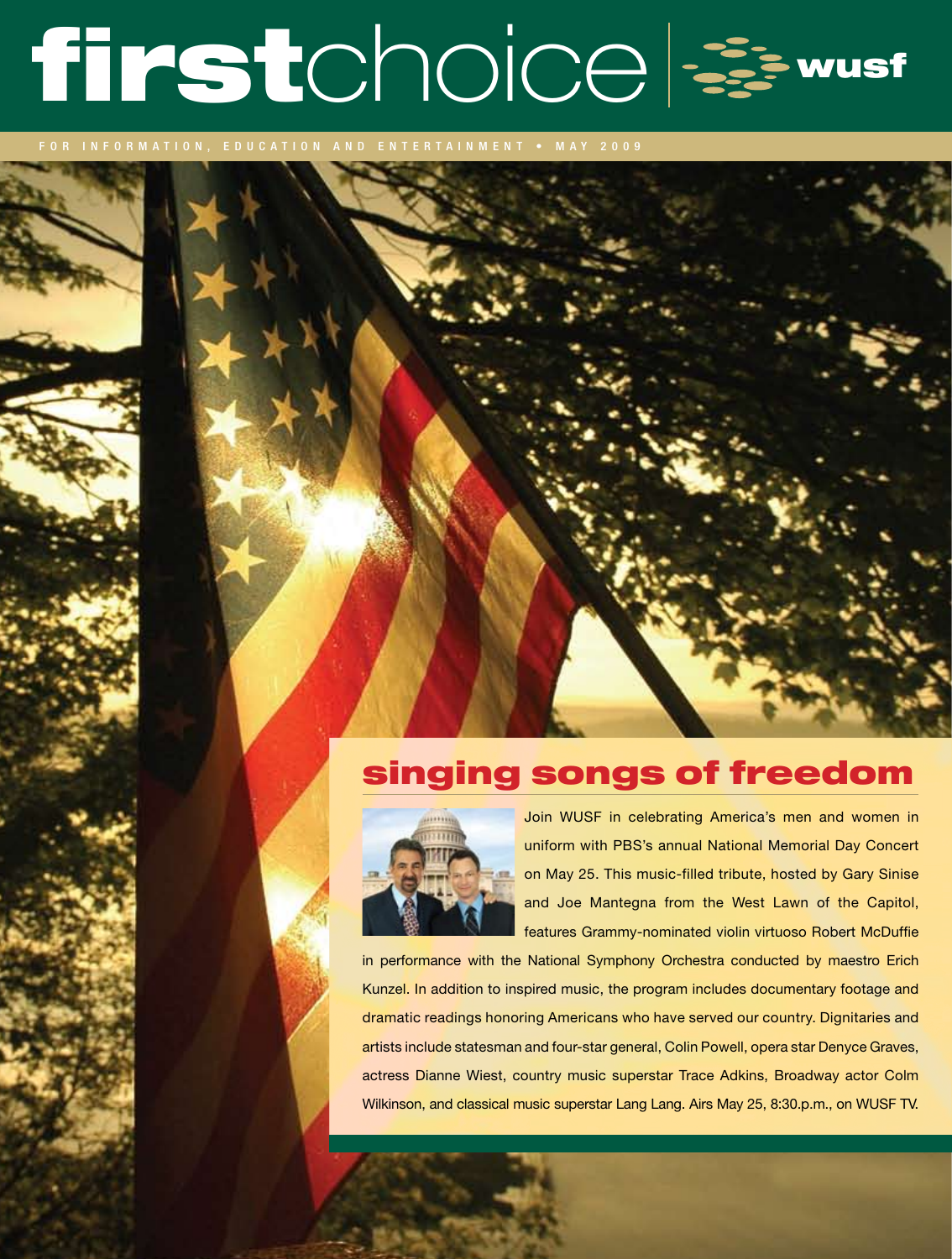### from the wusf gm



# **Exploring** new horizons!

hese days, everyone is economizing. At WUSF Public Broadcasting, we're ahead of the cost-cutting curve. We're finding creative ways to be good stewards of your membership dollars. This issue of *First Choice* is one example. In order to save on printing costs and to be more eco-conscious, we've reduced the number of pages in our monthly magazine. Each issue will still feature timely information, along with our television and radio schedules. In the future, we plan to evolve towards a paperless, e-format on a variety of platforms and social networking sites.

As many of you have experienced, the media industry is rapidly changing. People not only rely on newspapers, television and radio to get news, but through social media and

networking. Sites like Twitter and Facebook have become invaluable news content sources. In order to continue providing you with the programming and content you rely on, we've created a presence on Twitter and a fan page on Facebook.

This month, our viewers and listeners will be filling their hearts with music. On May 25, WUSF TV airs PBS' award-winning *2009 National Memorial Day Concert* honoring the service and sacrifice of our men and women in uniform. A few days later, on May 30 at 10 p.m., WUSF 89.7 jazz director Bob Seymour has a very special treat for us. He's invited back long-time Jazz Legacy host, Larry Martin, for an evening honoring Benny Goodman and his music. Larry brought WUSF 89.7 listeners the sounds of classic jazz and the swing era for 15 years before his retirement in 2005. We look forward to hearing his familiar voice again. Finally, area music aficionados are gearing up for the Sarasota Music Festival, starting June 1. This acclaimed festival celebrates its 45th anniversary this year and we've been honored to sponsor it since its beginnings. This year's line-up features rising stars in the classical music scene and a world-renowned faculty who mentor them and also perform. Look for more information about this wonderful event inside these pages.

Looking for something inspired to do this summer? Visit our online events calendar for a guide to happenings in the greater Tampa Bay area. You might even run into one of our on-air hosts at the next arts and cultural event you attend. At WUSF, we feel the best social networking takes place in the real world.

Happy summer!

*JoAnn Urofsky* General Manager

Want to listen to such acclaimed programs as *Talk of the Nation, Fresh Air,* and *Day to Day*? Now you can on WUSF 89.7², which broadcasts news and public affairs 24 hours a day, seven days a week. To purchase your HD radio, visit wusf.org. It's easy!

wusf.

org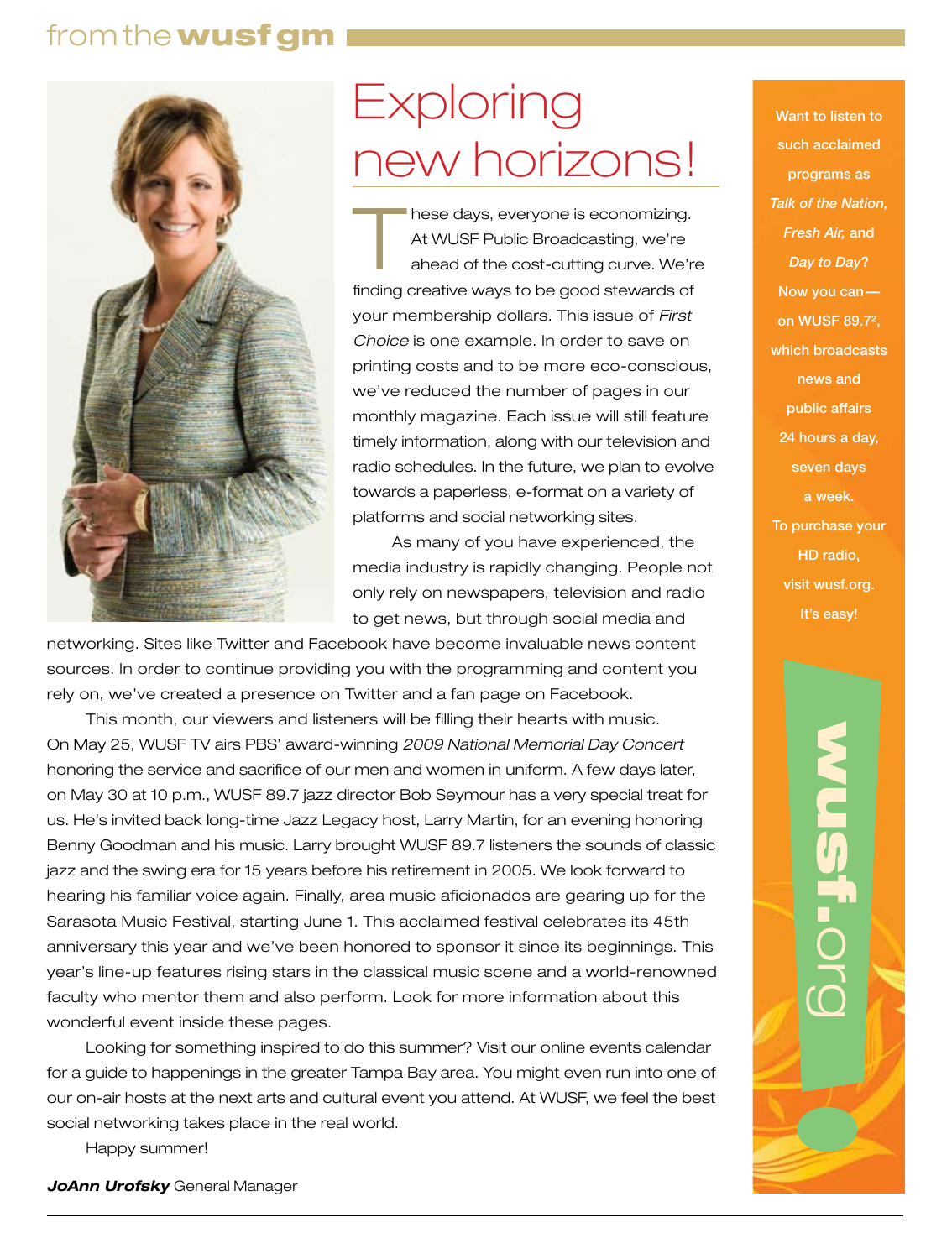

# wusf spotlight

#### **CELEBRATING BENNY GOODMAN**

On May 30, WUSF 89.7's jazz director Bob Seymour celebrates Benny Goodman's 100th birthday with a very special guest. Seymour has invited former WUSF jazz host, Larry Martin, to co-host an evening honoring the King of Swing. "I'm really looking forward to sharing Larry's expertise and enthusiasm with our audience again. I always learn something, and it's always swinging," says Seymour. The program includes Goodman's early recordings as a sideman, the hit songs with his quartet and orchestra and some sessions from his later years. "And, of course, we'll listen to his Carnegie Hall concert in 1938, which remains one of the most famous nights in American music," says Seymour. *Airs May 30, 10 p.m.*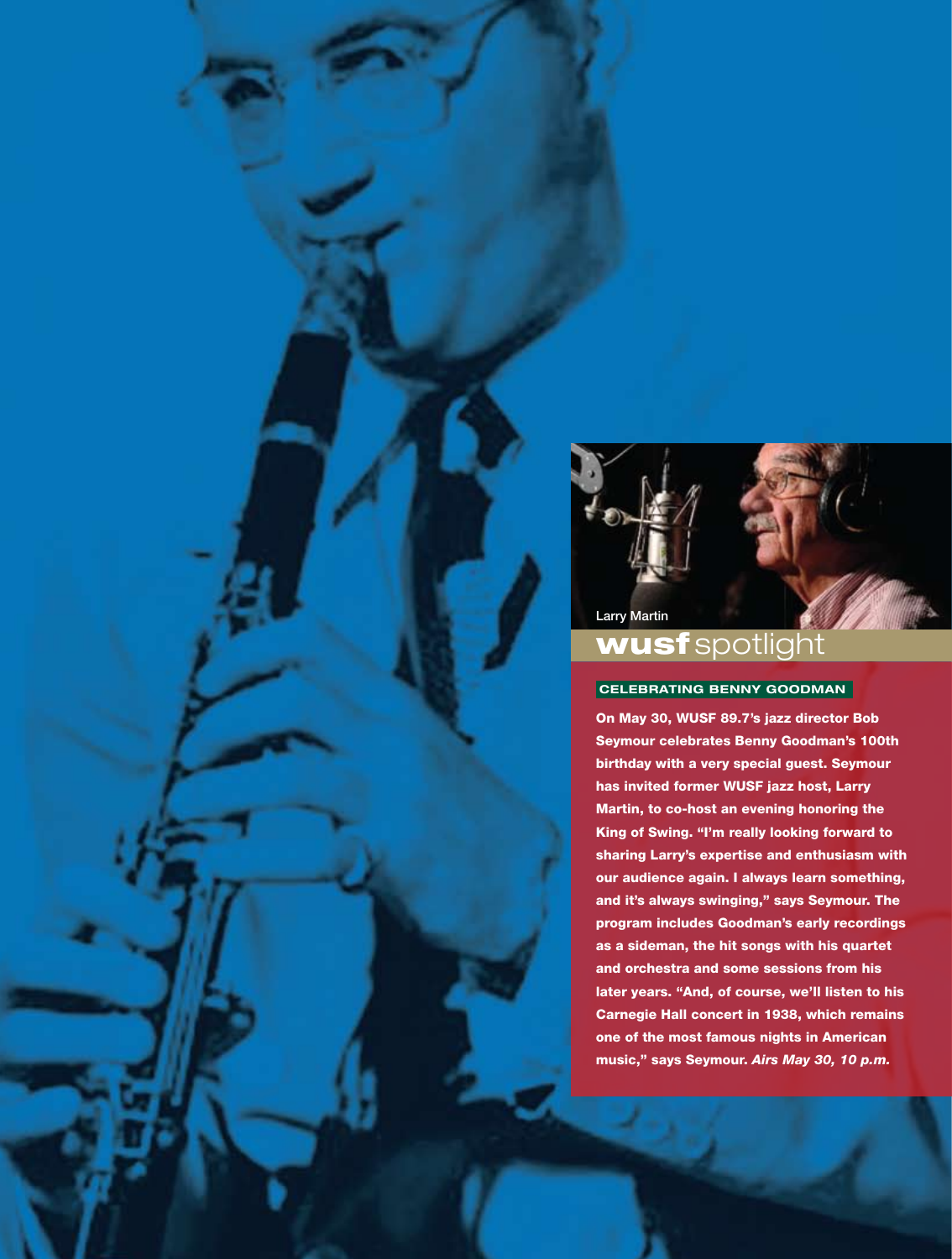# wusf my first choice

 $\ddot{\circ}$ 

Ÿ.

 $\bullet$ 

'' |<br>| spend a lot of money<br>|<br>on tickets to orchestre<br>|<br>concerts, and it's really gr on tickets to orchestra concerts, and it's really great when, on Sunday evenings, I can tune into *SymphonyCast* on WUSF 89.7 and hear a top-notch orchestra with a top-notch conductor and a top-notch program right in my living room. I'm William Wiedrich and WUSF is my source for *SymphonyCast* – a very reasonable ticket to a great concert.

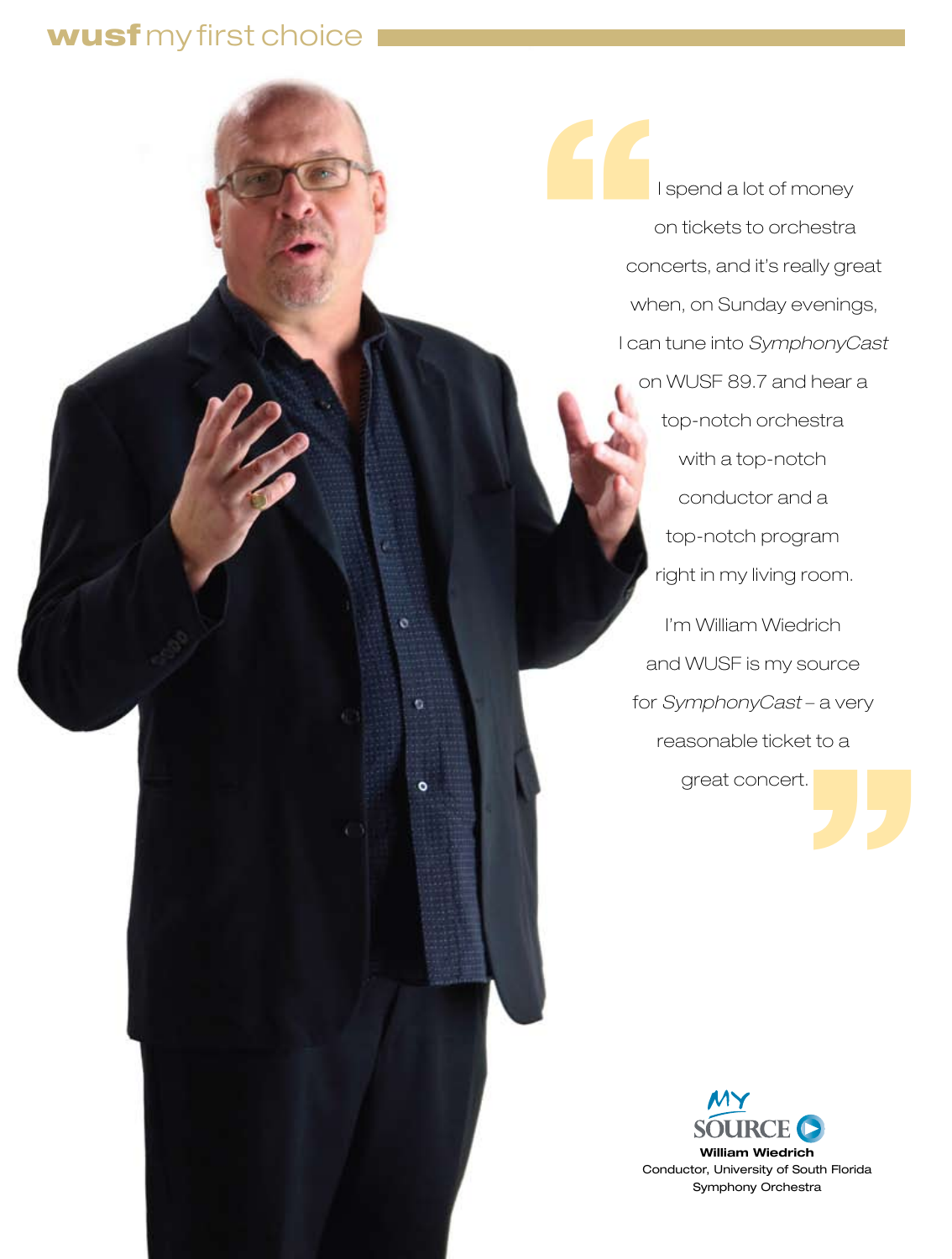# **wusf** happenings



#### You Did It!

Despite the challenges of this turbulent economy, WUSF met and exceeded its FM spring membership campaign goal of \$400,000. "This is a real testament to the value the community places on public broadcasting," says Cathy Coccia, WUSF's development director. "We're thrilled with the campaign's success," says JoAnn Urofsky, general manager of WUSF. "It allows us to continue bringing meaningful, in-depth and objective radio programming to our region. That's always great news!"



Have you tweeted lately? WUSF fans can now follow latest breaking news and information about upcoming events and programming on **Twitter** and **Facebook**. Go to www.twitter.com and search WUSF, and to www. facebook.com and search for WUSF Public Broadcasting. There you'll find updates on upcoming WUSF events and special programs, links to news stories on WUSF 89.7, and news articles and posts about the industry.

#### **PERFORMANCE**

#### **OPERA LIVE!**

The "Metropolitan Opera: Live in HD," a series of live performances shown in high definition in movie theaters around the world, has one more performance this season. **Rossini's** *La Cenerentola* is Saturday, May 9, at 12:30 p.m. in area movie theaters. Hot on the heels of her triumphant Met debut as Rosina in last season's *Il Barbiere di Siviglia*, Elīna Garanča portrays another Rossini charmer in this bel canto Cinderella story. Lawrence Brownlee is her Prince Charming. Veteran baritone Alessandro Corbelli demonstrates his impeccable comic timing to match the gravitas of Met favorite John Relyea. Conductor is Maurizio Benini. Visit the Met Opera website for cinema locations at www.metoperafamily.org.

#### **EVENT SARASOTA MUSIC FESTIVAL**

For 45 years, the **Sarasota Music Festival** (SMF) has brought the best up-andcoming young musicians from around the world to Sarasota for three weeks each June. These talented students are mentored by world-renowned faculty who also perform. WUSF has partnered with SMF and its host organization, Sarasota Orchestra, since its beginnings, and for good reason. It's a showcase of new and established talent and a must see for area classical music lovers. This year's festival is June 1-20. Concerts are Thursdays, Fridays and Saturdays at the Sarasota Opera House and in the Beatrice Friedman Symphony Center. For tickets and info, visit www. sarasotamusicfestival.org, or call 941-953-3434, or 866-508-0611.



#### **NEWS** LEGACY OF WAR

Sixty years after he covered the aftermath of World War II, Walter Cronkite returns to key European locations to recall his dispatches from London as the city launched its massive rebuilding initiative, from Nuremberg as war criminals were held accountable in gripping criminal trials and from Berlin as the city became the icon of post-war politics. Don't miss the spellbinding *Legacy of War* on WUSF TV, May 25 at 10 p.m., immediately following the National Memorial Day Concert.







**OUR PARTNERS**

Most WUSF members work their way up to Cornerstone Society status. Not Danny Fittro. This 38-yearold St. Petersburg elementary school counselor and photographer was already a fan of public broadcasting and National Public Radio when he moved to the area four years ago. He quickly became a fan of WUSF. And he put his money where his passion was.

"I wanted my extra dollars to go to something that matters," says Fittro. "WUSF matters."

Fittro appreciates WUSF's blend of entertainment and hard-hitting news. Above all, he appreciates its lack of a commercial agenda. "We can't have a democracy without objective news reporting," says Fittro. "WUSF connects the public with real issues that matter. Information is power."

*For information on Cornerstone Society membership, contact Cathy Coccia at 813-974-8624 or ccoccia@wusf.org.*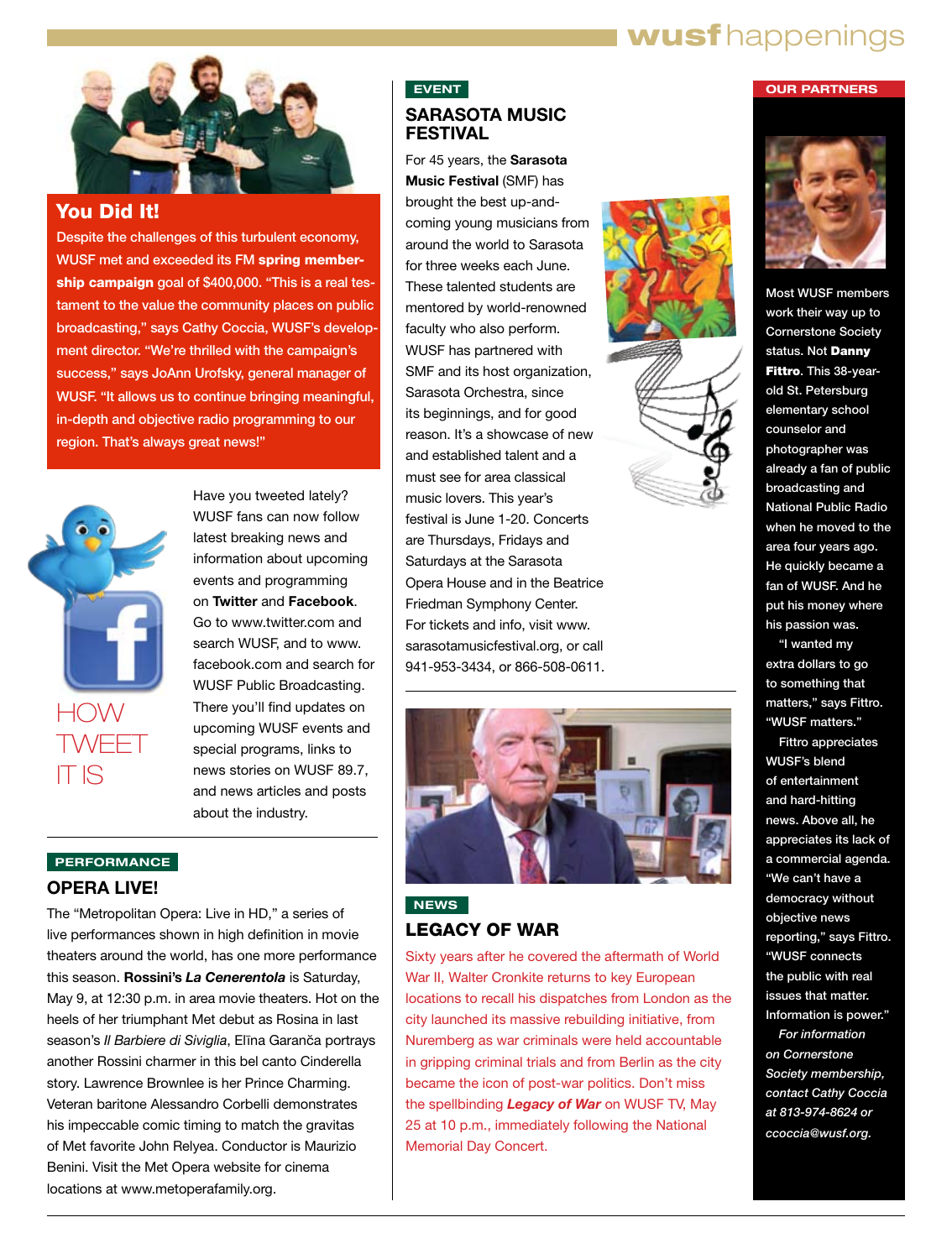# radio television I

#### **WUSF 89.7 RADIO SCHEDULE**

| <b>Monday through Friday</b>                             |                 |
|----------------------------------------------------------|-----------------|
| <b>Morning Edition</b><br>with Carson Cooper             | $5-9a.m.$       |
| <b>Classical Music</b><br>with Russell Gant              | 9 a.m.-1 p.m.   |
| <b>Classical Music</b><br>with Bethany Cagle             | $1-4 p.m.$      |
| <b>All Things Considered</b><br>with Susan Giles Wantuck | 4-6:30 p.m.     |
| Marketplace                                              | $6:30-7$ p.m.   |
| <b>Classical Music</b><br>with Coleen Cook               | 7-10 p.m.       |
| Jazz with Bob Seymour                                    | 10 p.m.-1 a.m.  |
| Jazz with Jeff Franklin,<br><b>Matthew Wengerd</b>       | $1-5$ a m       |
| <b>Friday</b>                                            |                 |
| <b>All Things Considered</b>                             | 4-6 p.m.        |
| <b>Florida Matters</b>                                   | 6-6:30 p.m.     |
| <b>Riverwalk</b>                                         | 10-11 p.m.      |
| Jazz at Lincoln Center 11 p.m.-midnight                  |                 |
| Jazz Set with<br>Dee Dee Bridgewater                     | midnight-1 a.m. |
| <b>Saturday</b>                                          |                 |
| $J$ azz                                                  | $1-6$ a.m.      |
| <b>Classical Music</b>                                   | $6-8a$ m        |

| <b>Weekend Edition</b>               | $8-10a.m.$       |
|--------------------------------------|------------------|
| <b>Car Talk</b>                      | $10-11$ a.m.     |
| Wait Wait Don't Tell Me!             | $11$ a.m.-noon   |
| <b>Classical Music</b>               | noon-5 p.m.      |
| <b>All Things Considered</b>         | 5-6 p.m.         |
| A Prairie Home Companion             | 6-8 p.m.         |
| This American Life                   | 8-9 p.m.         |
| Piano Jazz                           | 9-10 p.m.        |
| Jazz with Bob Seymour 10 p.m.-6 a.m. |                  |
| <b>Sunday</b>                        |                  |
| Jazz                                 | $1 - 6$ a.m.     |
| <b>Classical Music</b>               | 6-8 a.m.         |
| <b>Weekend Edition</b>               | $8-10a$ m        |
| <b>Florida Matters</b>               | $10-10:30$ a.m.  |
| <b>Classical Music</b>               | $10:30-11$ a.m.  |
| Sunday Baroque                       | 11 $a.m.-1 p.m.$ |
| <b>Classical Music</b>               | $1-3 p.m.$       |
| A Prairie Home Companion             | 3-5 p.m.         |
| <b>All Things Considered</b>         | 5-6 p.m.         |
| Studio 360                           | 6-7 p.m.         |
| <b>SymphonyCast</b>                  | 7-9 p.m.         |
| <b>Classical Music</b>               | 9-11 p.m.        |
| Jazz with Jeff Franklin              | 11 p.m.-6 a.m.   |

The WUSF Radio Reading Service (RRS) is accessible to those who qualify 24 hours a day via a special radio receiver, provided at no charge, or through the WUSF TV Channel 16 SAP option.

#### **WUSF 89.72 RADIO SCHEDULE**

| <b>Monday through Friday</b>                      |                 |
|---------------------------------------------------|-----------------|
| <b>Morning Edition</b>                            |                 |
| with Carson Cooper                                | 5-9 a.m.        |
| <b>Tell Me More</b>                               | $9-10$ a.m.     |
| The Diane Rehm Show                               | 10 a.m.-noon    |
| Fresh Air                                         | noon-1 p.m.     |
| World Have Your Say                               | $1-2$ p.m.      |
| Talk of The Nation                                | 2-4 p.m.        |
| All Things Considered<br>with Susan Giles Wantuck | 4-6:30 p.m.     |
| <b>Florida Matters</b><br>(Friday only)           | 6-6:30 p.m.     |
| Marketplace                                       | 6:30-7 p.m.     |
| The World                                         | 7-8 p.m.        |
| On Point                                          | 8-10 p.m.       |
| To The Point                                      | 10-11 p.m.      |
| BBC World Service News 11 p.m.-5 a.m.             |                 |
| <b>Saturday</b>                                   |                 |
| <b>BBC World Service News</b>                     | 5-6 a.m.        |
| <b>World Vision Report</b>                        | $6 - 6:30$ a.m. |
| <b>Florida Matters</b>                            | $6:30-7$ a.m.   |
| Only A Game                                       | $7-8$ a.m.      |
| <b>Weekend Edition</b>                            | $8 - 10$ a.m.   |
| Car Talk                                          | $10-11$ a.m.    |
| Whad'Ya Know?                                     | 11 a.m.-1 p.m.  |
| Wait Wait Don't Tell Me!                          | 1-2 p.m.        |
| Studio 360                                        | 2-3 p.m.        |

| Marketplace Money                     | 3-4 p.m.        |
|---------------------------------------|-----------------|
| <b>BBC Newshour</b>                   | 4-5 p.m.        |
| All Things Considered                 | 5-6 p.m.        |
| Fresh Air Weekend                     | 6-7 p.m.        |
| This American Life                    | 7-8 p.m.        |
| Conversations from<br>the World Café  | 8-9 p.m.        |
| The Changing World                    | 9-10 p.m.       |
| BBC World Service News 10 p.m.-5 a.m. |                 |
| <b>Sunday</b>                         |                 |
| <b>BBC World Service News</b>         | 5-6 a.m.        |
| The People's Pharmacy                 | 6-7 a.m.        |
| Speaking of Faith                     | 7-8 a.m.        |
| <b>Weekend Edition</b>                | 8-10 a.m.       |
| Car Talk                              | 10-11 a.m.      |
| Latino USA                            | 11-11:30 a.m.   |
| <b>Florida Matters</b>                | 11:30 a.m.-noon |
| Best of Our Knowledge                 | noon-2 p.m.     |
| <b>Selected Shorts</b>                | 2-3 p.m.        |
| The Splendid Table                    | 3-4 p.m.        |
| <b>BBC Newshour</b>                   | 4-5 p.m.        |
| All Things Considered                 | 5-6 p.m.        |
| On the Media                          | 6-7 p.m.        |
| Living on Earth                       | 7-8 p.m.        |
| The Tavis Smiley Show                 | 8-10 p.m.       |
| BBC World Service News 10 p.m.-5 a.m. |                 |

#### **MAY TV HIGHLIGHTS**



**Appalachia: A History of Mountains and People** Four programs examine the environmental history of an American region, recounting the compelling story of how landscape shapes human cultures and, in turn, how humans shape the land. The central character of the series is the Appalachian Mountain region itself. Academy Award-winner Sissy Spacek narrates. Airs Sundays, May 10 and May 18, 9-11 p.m.



**Paving the Way: The National Park-to-Park Highway** relates the little-known story of how most Americans first reached the national parks using the Park-to-Park Highway. This series traces the key players and obstacles involved in creating and driving this 5,000 mile highway, which inspired the first stirrings of the great American road trip. Airs Monday, May 11, 9-11 p.m.



**The Call of the Wild** tells the story of Christopher McCandless' cross-country pilgrimage, which ended tragically on Alaska's Stampede Trail in 1992. Fourteen years later, filmmaker Ron Lamothe traced McCandless' footsteps to the abandoned bus where he eventually died of starvation. Lamothe uncovers new evidence about the mystery surrounding his death that directly contradicts popular media releases. Airs Monday, May 18, at 9 p.m.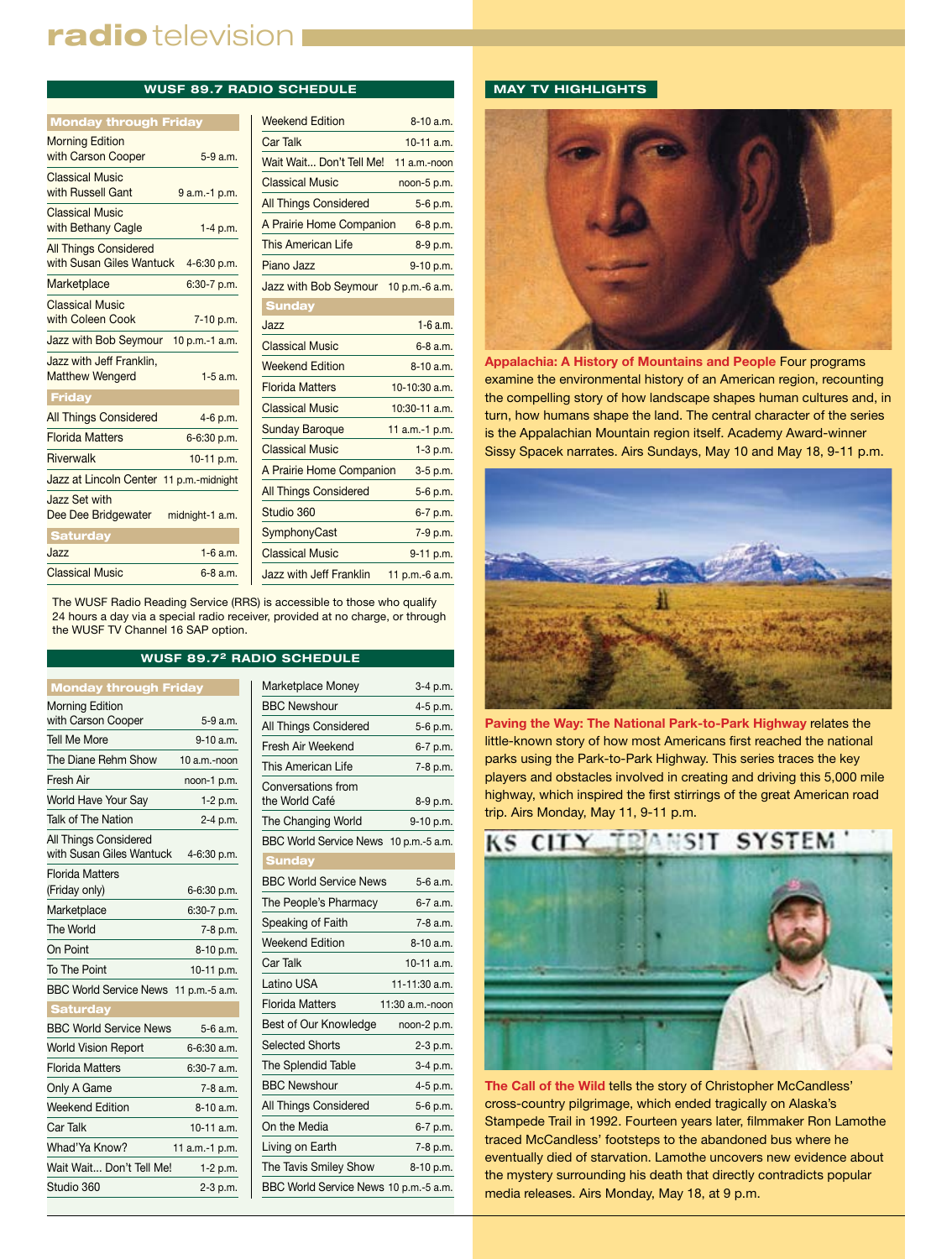#### Friday 1st

**8:00 p.m.** Florida Matters **8:30 p.m.** Wild Florida "Wading Birds" **9:00 p.m.** Antiques Roadshow "Grand Rapids, MI" Part 2 **10:00 p.m.** Globe Trekker "Micronesia"

#### Saturday 2nd

**8:00 p.m.** America's Ballroom Challenge "International Standard" **9:00 p.m.** Saturday Night Movie "On the Town"

#### Sunday 3rd

**8:00 p.m.** Nova "Doctors' Diaries" Part 1

**9:00 p.m.** American Masters "A Portrait of Philip in Twelve Parts"

#### Monday 4th

**8:00 p.m.** Rick Steves' Europe "Highlights of Paris: Eiffel and Monet to Crème Brulee" **8:30 p.m.** Smart Travels – Pacific Rim with Rudy Maxa "Mexico City and Ixtapa" **9:00 p.m.** Food Trip with Todd English: Peru **10:00 p.m.** History Project "Secrets of Ancient Peru"

#### Tuesday 5th

**8:00 p.m.** Lark Rise to Candleford **9:00 p.m.** Doc Martin "Nowt So Queer" **10:00 p.m.** MI-5

#### Wednesday 6th

**8:00 p.m.** Travelscope "Cruising Alaska's Inside Passage"



**8:30 p.m.** Burt Wolf: Travels and Traditions "Zurich, Switzerland" **9:00 p.m.** This Old House **9:30 p.m.** Hometime "Eat-in Kitchen: Cabinets" **10:00 p.m.** Teachings of Jon

#### Thursday 7th

**8:00 p.m.** Nature "Kilauea: Mountain of Fire" **9:00 p.m.** Hawaiian Monk Seals: Surviving Paradise **10:00 p.m.** Attenborough Wildlife Collection "Secret Life of Seahorses"

#### Friday 8th

**8:00 p.m.** Florida Matters **8:30 p.m.** Wild Florida "American Crocodiles" **9:00 p.m.** Antiques Roadshow "Grand Rapids, MI" Part 3 **10:00 p.m.** Globe Trekker Special "Planet of the Apes"

#### Saturday 9th

**8:00 p.m.** America's Ballroom Challenge "International Latin" **9:00 p.m.** Saturday Night Movie "Key Largo"



#### Sunday 10th

**8:00 p.m.** Nova "Doctors' Diaries" Part 2

**9:00 p.m.** Appalachia: A History of Mountains and People **10:00 p.m.** Appalachia: A History of Mountains and People

#### Monday 11th

**8:00 p.m.** Rick Steves' Europe "Belgium: Bruges and Brussels" **8:30 p.m.** Smart Travels – Europe with Rudy Maxa "Athens and Delphi" **9:00 p.m.** Paving the Way: The National Park-to-Park Highway "See America First" **10:00 p.m.** Paving the Way: The National Park-to-Park Highway "Welcome Home"

#### Tuesday 12th

**8:00 p.m.** Lark Rise to Candleford **9:00 p.m.** Doc Martin "Happily Ever After"

#### **10:00 p.m.** MI-5 Wednesday 13th

**8:00 p.m.** Travelscope "Naturally Los Angeles" **8:30 p.m.** Burt Wolf: Travels and

Traditions "U.S. Virgin Islands" **9:00 p.m.** This Old House **9:30 p.m.** Hometime "Eat-in Kitchen: Wrap Up" **10:00 p.m.** Forgotten Ellis Island

#### Thursday 14th

**8:00 p.m.** Nature "Frogs: The Thin Green Line" **9:00 p.m.** Wild Florida "Frogs and Toads" **9:30 p.m.** Wild Florida "Snakes" **10:00 p.m.** Attenborough Wildlife Collection "Attenborough in Paradise" Friday 15th

#### **8:00 p.m.** Florida Matters

**8:30 p.m.** Wild Florida "Florida's Springs" **9:00 p.m.** Antiques Roadshow "Hartford, CT" Part 1 **10:00 p.m.** Globe Trekker "South Korea"

#### Saturday 16th

**8:00 p.m.** America's Ballroom Challenge "Grand Finale" **9:00 p.m.** Saturday Night Movie "Anchors Aweigh"

#### Sunday 17th

**8:00 p.m.** Nova "Secrets of the Parthenon" **9:00 p.m.** Appalachia: A History of Mountains and People **10:00 p.m.** Appalachia: A History of Mountains and People

#### Monday 18th

**8:00 p.m.** Rick Steves' Europe "Provence: Legendary Light, Wind and Wine" **8:30 p.m.** Smart Travels – Europe with Rudy Maxa "Greek Islands" **9:00 p.m.** Call of the Wild **10:30 p.m.** Orphan Orca: Saving

Springer

#### Tuesday 19th

**8:00 p.m.** Lark Rise to Candleford **9:00 p.m.** Doc Martin "Going Bodmin" **10:00 p.m.** MI-5

#### Wednesday 20th

**8:00 p.m.** Travelscope "Ottawa, Canada" **8:30 p.m.** Burt Wolf: Travels and Traditions "The Lake Geneva Region, Switzerland" 9:00 p.m. This Old House 9:30 p.m. Hometime "Sculpture Studio: Framing" 10:00 p.m. New Cops

#### Thursday 21st

**8:00 p.m.** Nature "The Loneliest Animals" **9:00 p.m.** Wild! "Warthog" **10:00 p.m.** Attenborough Wildlife Collection "Africa's Forgotten

#### Elephants" Friday 22nd

**8:00 p.m.** Florida Matters "Best of Florida Stories" Part 1 **8:30 p.m.** Wild Florida "Coral Reefs" **9:00 p.m.** Antiques Roadshow "Hartford, CT" Part 2 **10:00 p.m.** Globe Trekker Food Hour: Mexico

#### Saturday 23rd

**8:00 p.m.** Saturday Night Movie "Dances with Wolves"

Sunday 24th **8:00 p.m.** Nova "Missing in MIG Alley" **9:00 p.m.** Fighting for Life



**10:30 p.m.** Above and Beyond: The Story of Cpl. William T. Perkins, Jr. USMC

#### Monday 25th

**8:00 p.m.** Rick Steves' Europe "French Riviera: Uniquely Chic" **8:30 p.m.** National Memorial Day Concert 2009 **10:00 p.m.** Legacy of War

#### Tuesday 26th

**8:00 p.m.** Lark Rise to Candleford **9:00 p.m.** Doc Martin "Gentlemen Prefer" **10:00 p.m.** MI-5

#### Wednesday 27th

**8:00 p.m.** Travelscope "Zambia Bush Adventure" **8:30 p.m.** Burt Wolf: Travels and Traditions "Geneva, Switzerland" **9:00 p.m.** This Old House **9:30 p.m.** Hometime "Sculpture Studio: Finishing" **10:00 p.m.** History Project "The Lost Kingdom of the Himalayas"

tv primetime

#### Thursday 28th

**8:00 p.m.** Nature "Parrots in the Land  $of$   $Oz$ "

**9:00 p.m.** Jean-Michel Cousteau: Ocean Adventures "Return to the Amazon" Part 1

**10:00 p.m.** Jean-Michel Cousteau: Ocean Adventures "Return to the Amazon" Part 2

#### Friday 29th

**8:00 p.m.** Florida Matters "Best of Florida Stories" Part 2 **8:30 p.m.** Wild Florida "Sea Turtles" **9:00 p.m.** Antiques Roadshow "Hartford, CT" Part 3 **10:00 p.m.** Globe Trekker Special: Volcanoes, Ring of Fire

#### Saturday 30th

**8:00 p.m.** American Masters: Cary Grant: A Class Apart



**9:30 p.m.** Saturday Night Movie "Suspicion"

Sunday 31st

**8:00 p.m.** Nova "Kings of Camouflage" **9:00 p.m**. American Masters "Jerome Robbins: Something to Dance About"

#### **Where to Watch**

#### **Digital**

- 16.1 WUSF TV
- 16.2 WUSF Kids
- 16.3 Create TV
- 16.4 Florida Knowledge **Network**

#### **WUSF on Verizon FiOS**

- 470 WUSF TV
- 473 WUSF Kids
- 472 Create TV
- 471 Florida Knowledge Network

#### **WUSF on Bright House**

- 616 WUSF TV
- 617 WUSF Kids
- 618 Create TV
- 619 Florida Knowledge Network